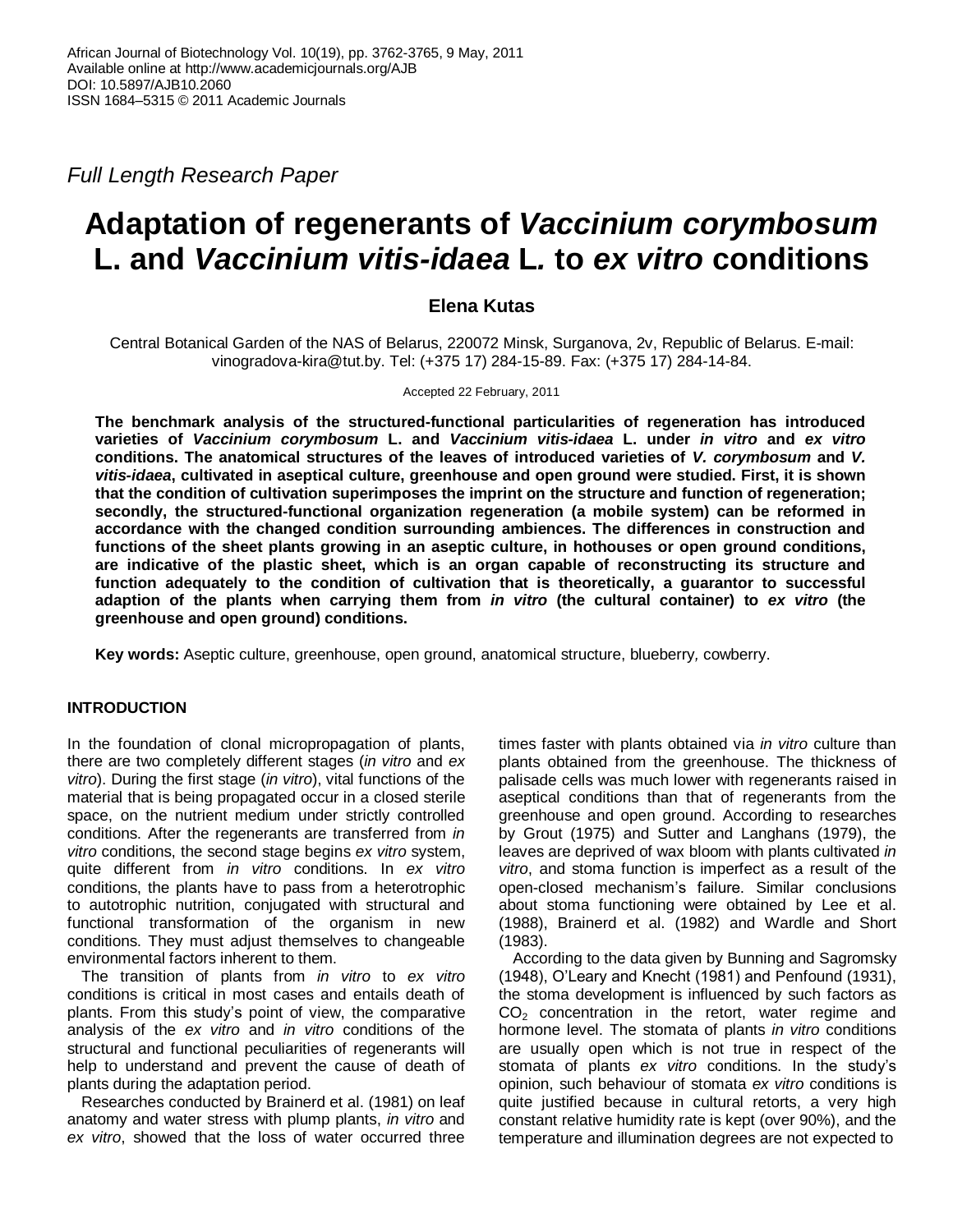fall over the limit because they are being controlled. However, if any condition should occur in the cultural container, the stomata reaction will follow in response to the changes of the given conditions.

From this point of view, the failure clearly overtakes some researchers seeking to interfere with the efficient performance of stomata responding to conditions in which they are found. For instance, the use of antitranspirants during transfer of plants from *in vitro* to *ex vitro* conditions promoted a decrease of photosynthesis caused by a deterioration of plant growth (Danies and Kozlowski, 1974).

According to researches by Fabbri and Sutter (1986), the leaf structure of wild strawberry, which formed *in vitro* culture, was characterized by a relatively thin leaf plate, under developed palisade cells, big air cavities, and weakly developed cuticular integument. At the same time, the leaf of wild strawberry, which formed *ex vitro* conditions, was differentiated into palisade and spongy tissues with a well-developed cuticular integument. Similar results were obtained by Donnelly and Vidaver (1984) when studying raspberry leaves regenerated *in vitro*. Waldenmeier and Schmidt (1990) observed histological differences in rhododendron leaves *in vitro* and *ex vitro* when tempering on them. The differences included absence of breathing pores and weaklystructured mesophyll with leaves *in vitro*. With the leaves found *ex vitro*, the anatomical structure of leaves changed. As a result, their thickness grew, the number of layers of epidermis and palisade tissue increased, and the cuticle appeared. The acclimatization by low humidity rate led to a clear differentiation of the tissue into palisade and spongy mesophyll.

The objective of this research is to study the adaptation of the regenerants of the introduced varieties of *Vaccinium corymbosum* L. (Dixi, Bluecrop) and *Vaccinium vitis-idaea* L. (Koralle).

#### **MATERIALS AND METHODS**

The leaves of *V. corymbosum* L. (Dixi, Bluecrop) and *V.vitis-idaea* L. (Koralle) were preserved in alcohol-acetic acid (3:1). The cross sections were made in the middle part of the leaf, at microtome, by histological technique and razor. The sections were cleared with chloral hydrate and then stained with Genevez and Sudan III reagents. The thickness of the leaf plate and other indices of anatomical leaves structure were measured by micrometer.

The analysis of the anatomical structure was realized according to the previous method described by Brainerd et al. (1981), Grout (1975), Sutter et al. (1979) and Lee et al. (1988).

#### **RESULTS AND DISCUSSION**

The researches conducted by the author on dependence of the internal leaf structure on cultivating conditions showed that regenerants of introduced species of *V. corymbosum* (Dixi, Bluecrop) and *V. vitis-idaea* (Koralle),

cultivated *in vitro*, had no clear differentiation of mesophyll into palisade and spongy tissues. Thus, they had a thin leaf plate, weakly developed cuticular integument and under developed stomata apparatus entailing continuous opening of stomata and over transpiration.

The leaves developed in greenhouse, had a clear mesophyll differentiation in palisade and spongy mesophyll. Also, it had cuticular integument and welldeveloped stoma apparatus enabling normal transpiration.

The leaves of plants transplanted into open ground did not differ from greenhouse leaves in a general structure. They had a leaf structure that is clearly differentiated into palisade and spongy mesophyll, a well-developed cuticular integument and a stoma apparatus. However, it should be pointed out that the difference was observed in the change of the quantitative indices of the leaf structure. Thus, leaves from open ground had a thicker leaf plate, more layers of palisade tissue, longer cells and reduced volume of ductus intercellularis when compared with the greenhouse leaves *in vitro* (Table 1).

It should be pointed out that the differences in the leaf structure are conjugated with their functional differences. An example is a thorough research on the comparative anatomy and physiology of Asian birch (*Betula platyphylla*) cultivated in greenhouse on aseptic culture, conducted by Smith et al. (1986). The author came to a conclusion that a weak development of the vascular system was seen *in vitro*, followed by increased sensitivity of such plants to water stress inherent to *ex vitro* conditions.

A low intensity of photosynthesis was discovered by them through a very low illumination degree conjugated with the absence of clear differentiation of the leaf into palisade and spongy tissues in an *in vitro* culture.

After transfer of plants into *ex vitro* conditions (greenhouse), the researchers observed the increase in photosynthesis intensity and changes in leaf anatomy. In their opinion, the plants grown in aseptic conditions considerably change their anatomical and physiological features when compared to their double cultivated *ex vitro* conditions. The changes are accounted for by the influence of a specific environment in aseptic culture and a disappearance of the transfer of plants into *ex vitro* conditions due to a quick recovery of metabolism resulting from normal development of plants.

According to researches done by Donnely et al. (1984) and Grout and Millam (1985), the photosynthetical activity is lower with *in vitro* shoots compared to that of *ex vitro* shoots. The minimum photosynthetical activity until 14 days after transfer of leaves from *in vitro* culture was observed for plants that survived during acclimatization using the stock of metabolites. The normal recovery of the structure and function occurs with the regenerants within a month after placing them in *ex vitro* conditions. To increase the survival rate of plants during adaptation,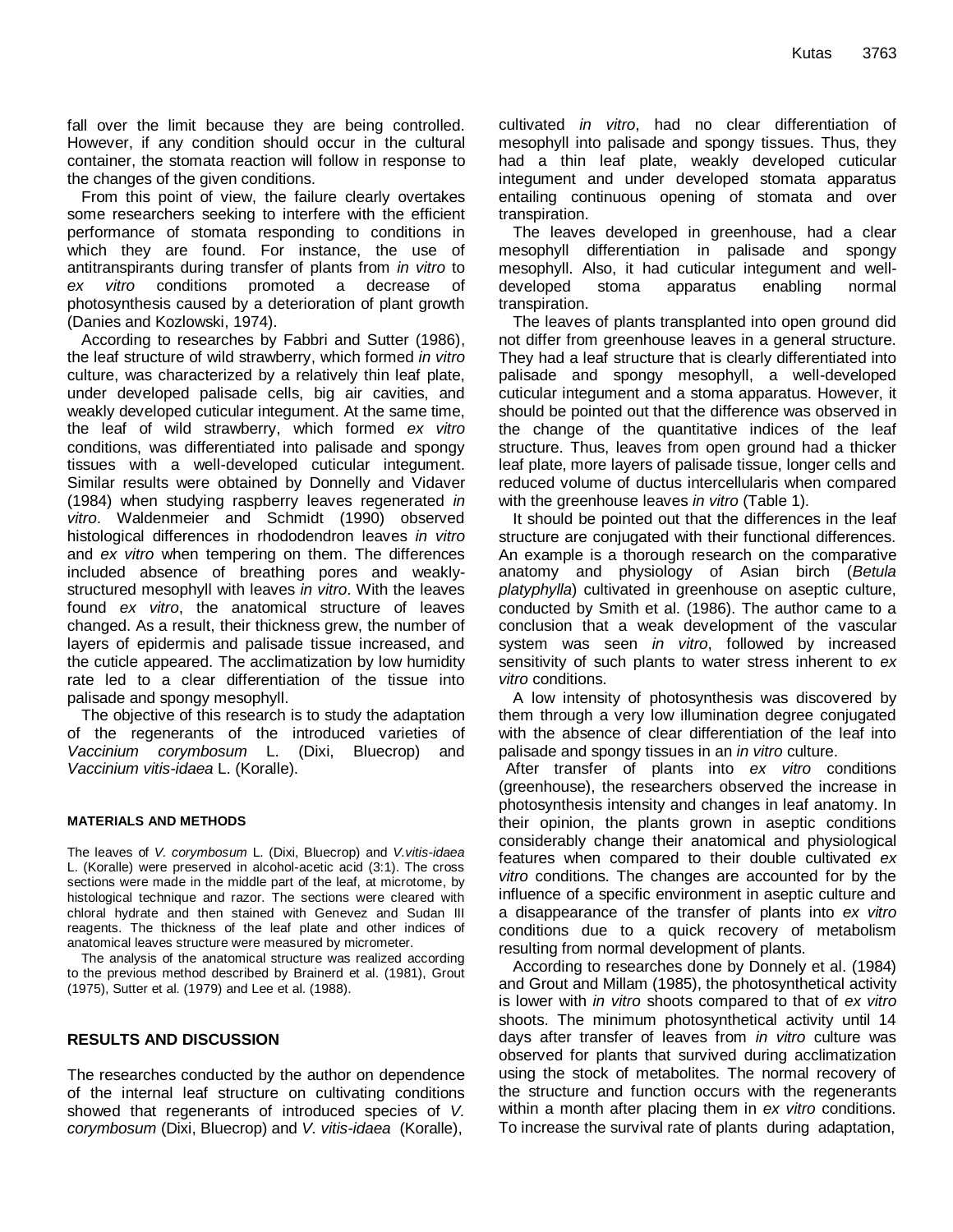|                | Aseptic culture (in vitro) 4000<br>Lх |                                                                                 |                                                                             | Greenhouse >15000 Lx |                            |                              |                                      |                                                         | Open Ground > 50000 Lx |                         |                                         |                                          |                                                                            |
|----------------|---------------------------------------|---------------------------------------------------------------------------------|-----------------------------------------------------------------------------|----------------------|----------------------------|------------------------------|--------------------------------------|---------------------------------------------------------|------------------------|-------------------------|-----------------------------------------|------------------------------------------|----------------------------------------------------------------------------|
| Grade          |                                       | $\sim$<br>Ē<br>৳<br>↽<br>Φ<br>amb<br>E<br>per<br>54<br>toma<br>The<br><b>in</b> | ×<br>leng<br>L<br>$\widehat{E}$<br>$\frac{size}{at}$<br>έ<br>ā<br><b>in</b> | έ                    | efficient<br>٥<br>Palisade | ত ত<br>atio<br>흉<br>ω<br>້ ຫ | $\sim$<br>৳<br>Phe<br>The<br>g<br>'n | ×<br>length<br>์<br>เพิ<br>튱<br><u>siz</u><br>ጃ<br>້ທີ່ | ≃                      | efficie<br>٥<br>alisade | ㅎ욱<br><u>ទី ទី</u><br>흉<br>ngth<br>∥s o | $\sim$<br>৳<br>Ε<br>gum<br><u>م</u><br>ഗ | ×<br>length<br>$\widehat{[\mathsf{µm}]}$<br>size<br>width<br>ធ<br>ក<br>ູ້ທ |
| V. corymbosum  |                                       |                                                                                 |                                                                             |                      |                            |                              |                                      |                                                         |                        |                         |                                         |                                          |                                                                            |
| Bluecrop       | 76±2                                  | 16±1                                                                            | 15x11                                                                       | $154 + 16$           | 0.75                       | 1.8:1                        | $251 + 11$                           | 25x17                                                   | $210+11$               | 0.87                    | 2.5:1                                   | $260 + 12$                               | 23x16                                                                      |
| Dixi           | 85±3                                  | 16±1                                                                            | 15x12                                                                       | $173 + 13$           | 0.71                       | 1.9:1                        | $250+9$                              | 26x16                                                   | $221 \pm 12$           | 0.9                     | 2.7:1                                   | $265 + 10$                               | 24x15                                                                      |
| V. vitis-idaea |                                       |                                                                                 |                                                                             |                      |                            |                              |                                      |                                                         |                        |                         |                                         |                                          |                                                                            |
| Koralle        | $91 + 4$                              | 19±1                                                                            | 16x10                                                                       | $286 + 9$            | 0.63                       | 2.61:1                       | $410+20$                             | 24x15                                                   | $450+19$               | 0.86                    | 3.31:1                                  | $430+23$                                 | 21x14                                                                      |

**Table 1.** Quantitative indices of anatomical leaves structure of *V. corymbosum* and *V. vitis-idaea* cultivated in the aseptical culture, greenhouse and open ground\*.

\* No indices are shown for palisade coefficient and palisade tissue cells with the leaves of plants from aseptic culture, since the mesophill of the leaf was not differentiated into palisade and spongy mesophills.

it is necessary to gradually decrease the relative air humidity and increase irradiation. This promotes increase of space occupied by palisade cells which, in turn, causes increase in intensity of photosynthesis.

Interesting researches were conducted by Solarova (1989) on the study of round-o'clock variability of  $CO<sub>2</sub>$  concentration in cultivating retorts, where the cultivated regenerants plants were obtained from leaf pieces. It turned out that  $CO<sub>2</sub>$  concentration in retorts increased in a dark period and was connected to the regenerant size and sucrose content in the medium. The concentration in retorts decreased in light period and the illumination reached the compensation point in 3 to 4 h, despite the low illumination degree (100 µmol.m $^{-2}$ .s $^{-1}$ ). A conclusion was made by the author that the low  $CO<sub>2</sub>$  concentration in closed retorts for cultivation of regenerant plants is different in growth. Therefore, the decreased

 $CO<sub>2</sub>$  concentration is one of the low<br>photosynthetical intensity observed with photosynthetical intensity observed with regenerants plants in *in vitro* culture. The CO<sub>2</sub> concentration increases by transfer of plants into *ex vitro* conditions causing an increase in intensity of photosynthesis followed by the growth acceleration.

On the foundation of the comparative analysis of the structural and functional features of the regenerants in *in vitro* and *ex vitro* conditions, based on the written sources and results of the author's own researches, this study came to a conclusion that: (1) the *in vitro* and *ex vitro* cultivating conditions leave imprint on the structure and functions of regenerants, and (2) structural and functional organization on regenerants is a mobile system that has the ability to be transformed in accordance with the changed environmental conditions. This means that the differences in the structure and function of plant

leaves' growth in the aseptic culture, in greenhouse or open ground, testify to the flexibility of the leaf, that is, the organ has the ability to transform its structure and function according to the cultivating conditions. This is theoretically the guarantor of a successful adaptation of plants when transferring them from *in vitro* to *ex vitro* conditions.

In practice, we managed to avoid losses of material at the critical point due to the use of techniques based on conclusions confirmed by the results of experimental researches. This was proven by the study's observations over the adaptation process of the introduced species of *V. corymbosum (*Dixi, Bluecrop, Herbert, Rancocas and Covill, Early blue*)* and *V. vitis-idaea (*Koralle, Masovia, Erntedank, Erntecrone and Erntezegen*)* when transferring them from *in vitro* to *ex vitro* conditions.

To prevent death of the material from over